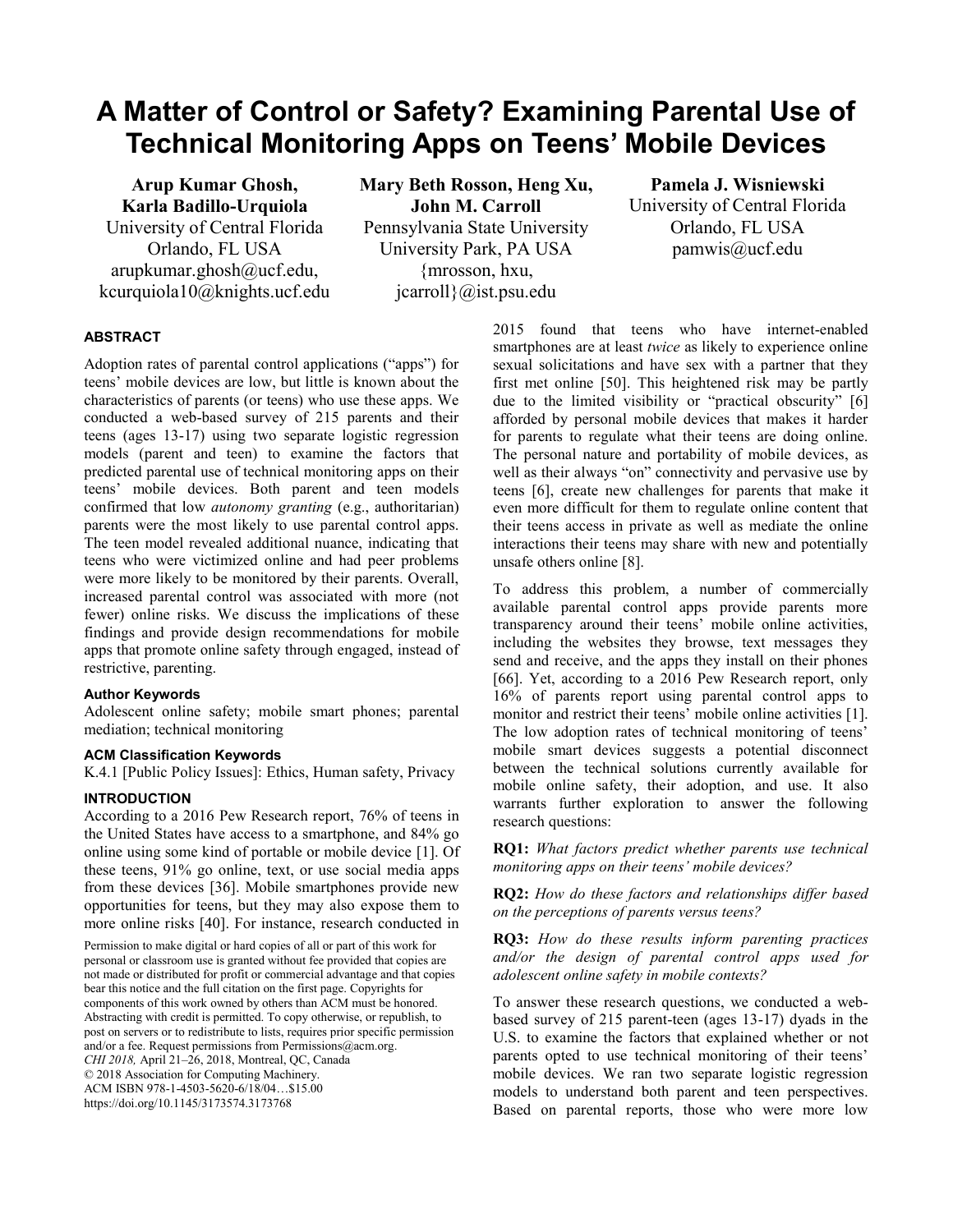autonomy granting (e.g., authoritarian) and used the internet frequently were most likely to use parental control apps. For teens, those who reported using the internet frequently, being victimized online in the past, having peer problems, and who reported having more authoritarian parents were more likely to be monitored by their parents. Our post hoc analysis revealed additional nuance, suggesting that parental control apps may reinforce parenting practices that may actually be harmful to teens, leading to more peer problems and possibly even more online victimization, instead of protecting teens from these negative experiences.

In this work, we draw from developmental psychology to identify parent and teen factors that contribute to parental use of technical monitoring (i.e., "parental control apps") on their teens' mobile devices (**RQ1**). We examine the relationships among parenting styles, teen peer problems, online victimization, and technical monitoring of teens' mobile devices, and showed how these relationships differed based on parent and teen perceptions (**RQ2**). We demonstrate how existing parental control apps may reinforce authoritarian parenting styles, which have been shown in past research to negatively affect youth outcomes. Finally, we conceptualize new design guidelines for mobile online safety apps that promote more authoritative parenting styles through increased parental involvement and teen autonomy granting (**RQ3**). In the following section, we situate our research within the broader adolescent online safety literature, build a theoretical research framework, and present our research hypotheses.

#### **BACKGROUND**

In recent years, adolescent online safety and parental mediation of their children's technology use have become important areas of research within the broader SIGCHI community [6,27,28,31] and at CHI [2,28,44,67,69–71]. We highlight research on families and mediating teen technology use and how mobile phones increase the challenges parents already face.

#### **Parents, Teens, and Technology Use**

The dramatic increase in technology access has prompted a number of SIGCHI researchers to study how technology and mediating its use in the home has affected parent-teen relationships. A common theme across much of this literature shows that technology creates quite a bit of tension in families [6,31]. For instance, Yardi and Bruckman [70] found that parents desire more transparency and awareness about what their teens are doing online. Meanwhile, navigating these privacy boundaries is difficult; parents and teens struggle to find a balance between parental control and teen autonomy in virtual spaces [16], and both generally agree that teens should have some level of privacy in online spaces, so that they can gain independence [11]. Hiniker et al. [31] found that both parents and teens have a hard time unplugging from technology and both often break rules regarding appropriate use of technology in the home. Moser et al. [44] found that

parents and children disagree over what types of content are appropriate for parents to share about their children via social media. The key take away from this work is that the tension between keeping teens safe online and respecting their personal privacy is a non-trivial task for parents that deserves more attention.

#### **Mobile, Making Matters Worse**

In more recent work, Blackwell et al. [6] found that personal devices, such as mobile smartphones, create even more challenges for parents and teens due to the limited visibility parents have into their teens online activities from these devices. They found that parents underestimate the amount of time and types of social media apps their children use, and their children often obfuscated their use of certain controversial apps (e.g., Snapchat). This is problematic because many of the online risks teens are exposed to occur via social media [43]. Vaterlaus et al. [64] found that when parents have less digital knowledge than their teens, it is harder for them to implement appropriate rules to protect their teens. As a result, some parents have resorted to using technical means to monitor their teens' mobile phones [1]. Yet, Czeskis et al. [12] note how the increasing number of mobile safety applications being offered to help parents monitor their teens through more technical means have far-reaching implications for parentteen relationships, including potentially negative impacts on privacy, trust, and teen development. In this paper, we examine parents' decision to adopt and use technical monitoring apps on their teens' mobile devices to better understand the factors that influence this decision from the joint perspectives of parents and teens. In doing this, we provide additional insight into the tension between parents and teens when negotiating appropriate mobile technology use within families.

#### **RESEARCH FRAMEWORK**

In this section, we define the theoretical constructs we used in our models and present our research hypotheses.

#### **Parental Technical Monitoring of Teen Mobile Devices**

Technical monitoring involves parents checking teens' online activities, including browsing history, call logs, and messages, through the use of software packages [39]. A number of researchers have studied technical monitoring used on home computers [1,14,72], but less research has focused on the use of technical monitoring on mobile devices. In 2009, Mitchell et al. [42] conducted a study on family use of filtering and blocking software used on desktop computers. They found that 33% of parents adopted this technology, and those who did, tended to have younger children (ages 10-15), high levels of concern regarding exposure to inappropriate sexual content, and did not trust their children to use the internet responsibly on their own. In 2016, Pew Research reported a similar statistic – that 39% of parents used technical monitoring for blocking or filtering their teens online activities, but only 16% of parents did so on their teens' mobile devices [1].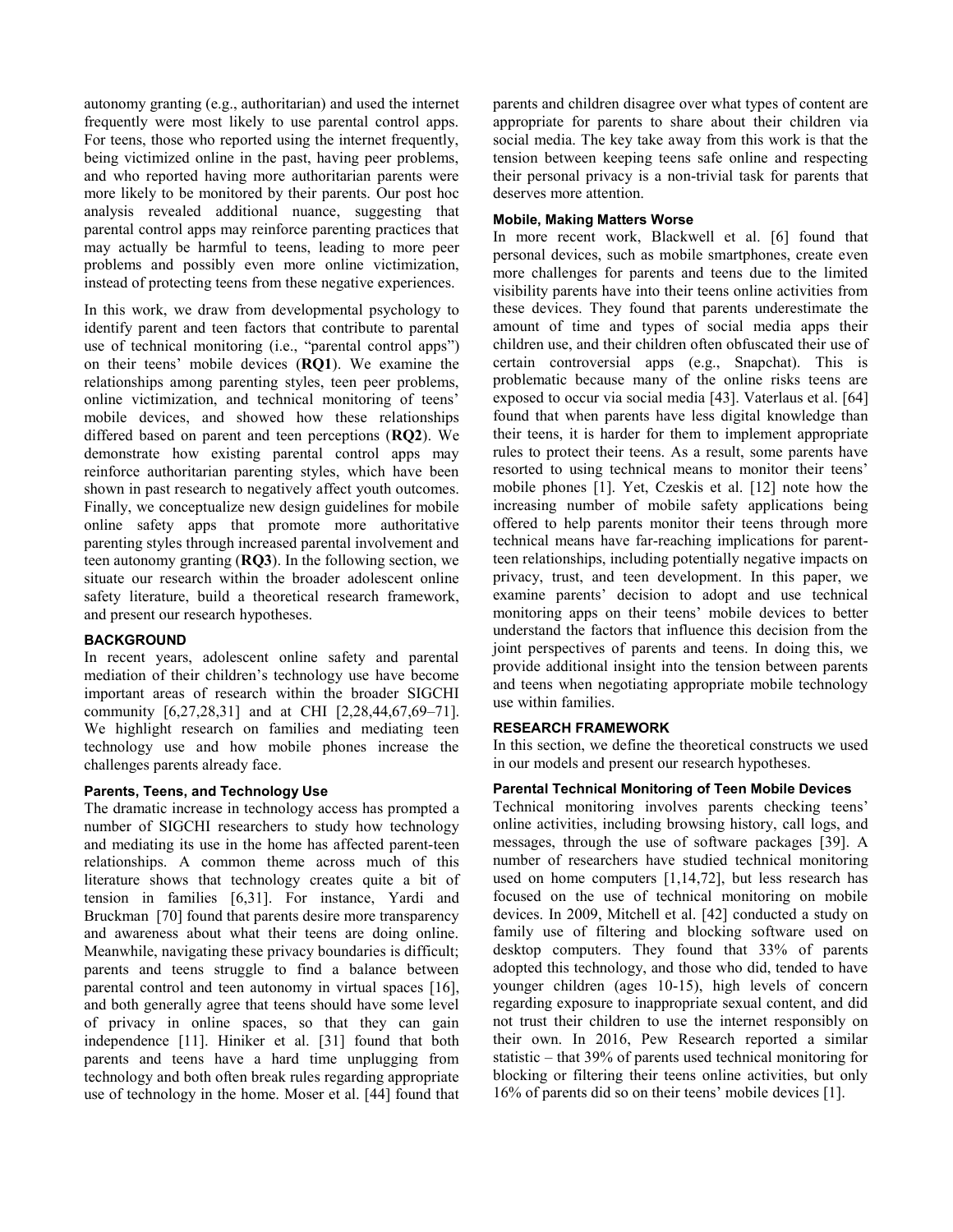In 2017, Wisniewski et al. [66] conducted a review of 75 parental control apps and found that these apps tended to be heavy-handed in terms of restricting teens' mobile activities and invading teens' personal privacy. To our knowledge, however, no empirical work has been conducted to examine the factors that contribute to whether or not parents use these types of parental control apps on their teens' mobile devices (**RQ1**). Thus, we treat this construct—technical monitoring of a teen's mobile device by their parent(s)—as the dependent variable of interest in our research framework. In the next sections, we draw from the literature to build a model of relevant parent and teen factors that may help explain the variance in this outcome variable.

#### **Parenting Styles**

Baumrind's seminal work [4,5] on parenting styles has been widely used throughout the developmental psychology literature [34,62], and has also been applied within the adolescent online safety and risk literature [14,45,63]. According to Baumrind, there are four distinct parenting styles (i.e., *authoritative*, *authoritarian*, *permissive*, and *neglectful*) that vary along two separate dimensions: 1) *Responsiveness,* the extent in which a parent is warm and supportive of their child's needs for autonomy and individual needs, and 2) *Demandingness*, the extent in which parents use behavioral and psychological control in order to ensure their child's compliance with societal standards. Steinberg et al. [59] developed the Parenting Style Index (PSI) to operationalize Baumrind's four parenting styles [5]. However, the PSI varies somewhat orthogonally with Baumrind's original work; it includes three dimensions of parenting: 1) *involvement* 2) *strictness/supervision*, and 3) *autonomy granting,* where involvement is most similar to responsiveness and strictness/supervision to demandingness. Authoritative parents are high on all three dimensions of Steinberg et al.'s PSI sub-scales, while authoritarian parents are high on strictness/supervision and low on involvement and autonomy granting [13,17].

Much of the literature has emphasized the divergent youth outcomes related to authoritative (highly responsive and demanding) versus authoritarian (low responsiveness and highly demanding) parenting styles. Authoritative parenting has been shown to lead to a number of positive youth outcomes, such as increased competence and fewer behavioral and psychological problems [34]. Meanwhile, authoritarian parenting is generally associated with negative youth outcomes, including poor mental health and behavioral problems [47,62] (though outcomes may vary with culture, race, and other factors [9,25,26]). Parenting style has also been shown to have a significant effect on the parental mediation strategies used to keep teens safe online [14]. In 2006, Eastin et al. [14] found that authoritative and authoritarian parents were both more likely to use technological monitoring on their home computers compared to parents who had indulgent (i.e., permissive) and neglectful parenting styles. In contrast, Nakayama et al.

[45] studied parental use of monitoring systems that had GPS devices to track the location of one's child. They found that parental control (i.e., demandingness) was the strongest predictor of parental intention to use these tracking devices. While no studies have specifically examined parenting styles in relation to technical monitoring used on teens' mobile devices, based on this related work, we hypothesize:

**H1:** *Authoritative parents will be more likely to use technical monitoring on their teens' mobile devices than permissive or neglectful parents.*

**H2:** *Authoritarian parents will be more likely to use technical monitoring on their teens' mobile devices than permissive or neglectful parents.*

#### **Teen Characteristics**

Responsive parenting depends on customizing one's parenting strategies to meet the unique needs of each child [32]. Yet, few studies have tried to understand how parental mediation strategies for online safety vary based on teen factors, such as their psychological disposition or their past online risk experiences. Therefore, we incorporate some of these teen factors in our research framework.

#### *Psychological and Behavioral Problems*

In their 2014 comprehensive review of the online risk literature, Livingstone and Smith [40] conclude that there is little evidence to suggest that the use of online and mobile technologies pose any greater risk to teens than offline risk encounters. Instead, they emphasize several risk factors, such as psychological difficulties, behavioral problems, and social factors, that make some children more vulnerable to harm than others. The psychological literature has examined a myriad of different psychological and behavioral problems, some of the most common being emotional symptoms, inattention, peer relationship problems, and conduct problems [22,23]. For example, Sourander et al. [58] found that offline peer problems are associated with increased cyberbullying. The psychological literature has also confirmed a relationship between parenting styles and problematic youth behaviors, but has yet to examine the relationship of these constructs with the use of mobile monitoring technologies. For instance, Reitz et al. [49] found delinquent and aggressive behaviors of youth were both predicted by and a predictor of parental involvement and autonomy granting decisions. Douglas et al. found that parental monitoring of children' media use through limit setting and active mediation reduced screen time and exposure to violence, which in turn was associated with higher levels of prosocial and lower levels of aggressive behaviors [21]. Based on these empirical findings, we anticipate:

**H3:** *Teens who exhibit psychological, social, or behavioral problems will be more likely to have parents who use technical monitoring on their mobile devices.*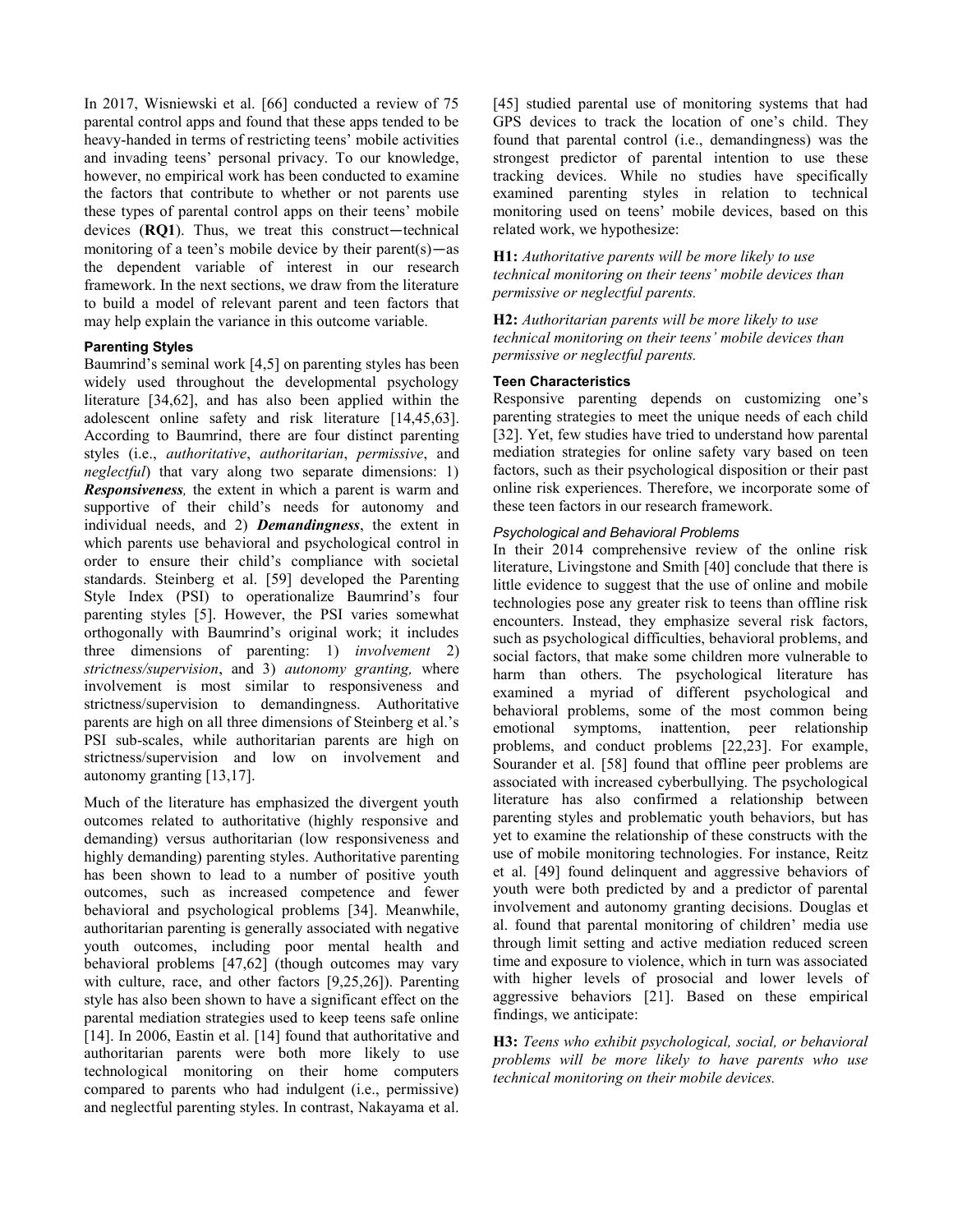#### *Teen Online Victimization*

Livingstone et al. [39] created a taxonomy of risks relating to youths' internet use, which included viewing inappropriate content, engaging in inappropriate contact with others (e.g., sexual grooming or personal data misuse). and problematic behavior or conduct (e.g., bullying and sexual harassment). In this research, we draw from this framework and focus on teen online victimization, as opposed to the perpetration of these risks. Since past research on home use of filtering and blocking software [42] found that parents who know about what their children do online and have high level of concern about their online behaviors, we hypothesize that:

**H4:** *Teens who have been victimized online in the past will be more likely to have parents who use technical monitoring on their mobile devices.*

#### **Contextual Variables and Demographics**

In our research framework, we also wanted to control for a number of contextual variables, such as frequency of internet use, age, gender, and socioeconomic status, which have been shown in past research [20,35,42,63,65] to have significant effects on the various constructs in our model. We highlight some of the relevant relationships that have previously been found in the literature below.

*Internet Use.* In 2005, Wang et al. [65] found that parents who use the internet ("yes" versus "no") were significantly more likely to use website filtering software on their home computers. Meanwhile, the frequency in which teens use the internet has been consistently shown to be positively correlated with the frequency in which they encounter online risks [29,38,40].

**H5:** *Parents who use the internet more frequently will be more likely to use technical monitoring on their teens' mobile devices.*

**H6:** *Teens who use the internet more frequently will be more likely to have parents who use technical monitoring on their mobile devices.*

*Age.* Wang et al. [65] found that younger parents monitor their children more, but they did not find a significant result for monitoring software use. However, Valcke [63] found that parents between the ages of 25 and 44 use parental control software more than parents between the ages of 45 and 54. More consistency has been found around the effects of teen age; younger teens' are generally monitored (both manually and through technical means) more often than older teens [21,35,63,65].

**H7:** *Younger parents will be more likely to use technical monitoring on their teens' mobile devices.*

**H8:** *Younger teens will be more likely to have parents who use technical monitoring on their mobile devices.*

*Gender.* Valcke et al. [63] found significant differences in parental control exhibited between fathers and mothers,

where mothers were both more controlling and supportive. In contrast, Mitchell et al. [65] did not find a significant relationship between parent gender and the use of home computer filtering software. Other studies have also not found gender effects for teens in relation to the use of monitoring software [35,42,65], except Gentile et al.'s [20], who found that parents monitor their daughters' media use more than their sons'. Given the inconsistent findings we controlled for, but did not hypothesize, gender effects.

*Income.* Gentile et al. [20] found that parents with lower income are more likely to co-view media, while higher income parents are more likely to use restrictive mediation. However, other studies [42,65] have not found significant differences based on family income. Therefore, similar to gender, we tested, but did not hypothesize, income effects. In the next section, we describe our methods for how we tested our research framework.

#### **METHODS**

We conducted a web-based survey study with parents (or legal guardians) and their teens (ages 13-17) in the United States. Since parent and teen perspectives around digital media use, online risk experiences, and parental mediation strategies often differ [20,68], we chose to include both of their perspectives in our analysis. In doing so, this allowed us to answer **RQ2** on whether the different perspectives of parents and teens influenced the outcomes associated with our research framework. We explain our survey measures, data collection process, and data analysis approach next.

#### **Survey Design and Measures**

In this section, we describe how we operationalized each of the constructs from our research framework that were included in our web-based survey. All measures were asked to both parents and teens (except household income, which was only asked to parents) and reworded accordingly depending on the intended audience. Pre-validated measures from literature were leveraged whenever possible.

*Technical Monitoring.* The following questions were asked to measure our dependent variable on a 5-point Likert scale  $(1 = Not at All, 5 = All of the Time):$ 

- *1) How often do you use parental control technologies to monitor your teen's text or photo messaging activities from his/her cell phone?*
- *2) How often do you use parental control technologies to monitor what apps your teen installs or uses on his/her cell phone?*

*Parenting Style.* Parenting style was assessed using Steinberg et al.'s [59] pre-validated Parenting Style Index (PSI) that includes 26 questions measuring involvement, strictness/supervision, and autonomy granting parenting. Questions were measured on a 5-point Likert scale  $(1 =$ *Strongly Disagree*, 5 = *Strongly Agree*), except for two *strictness/supervision* questions that were measured on a 7 point Likert scale. Since the scale for autonomy granting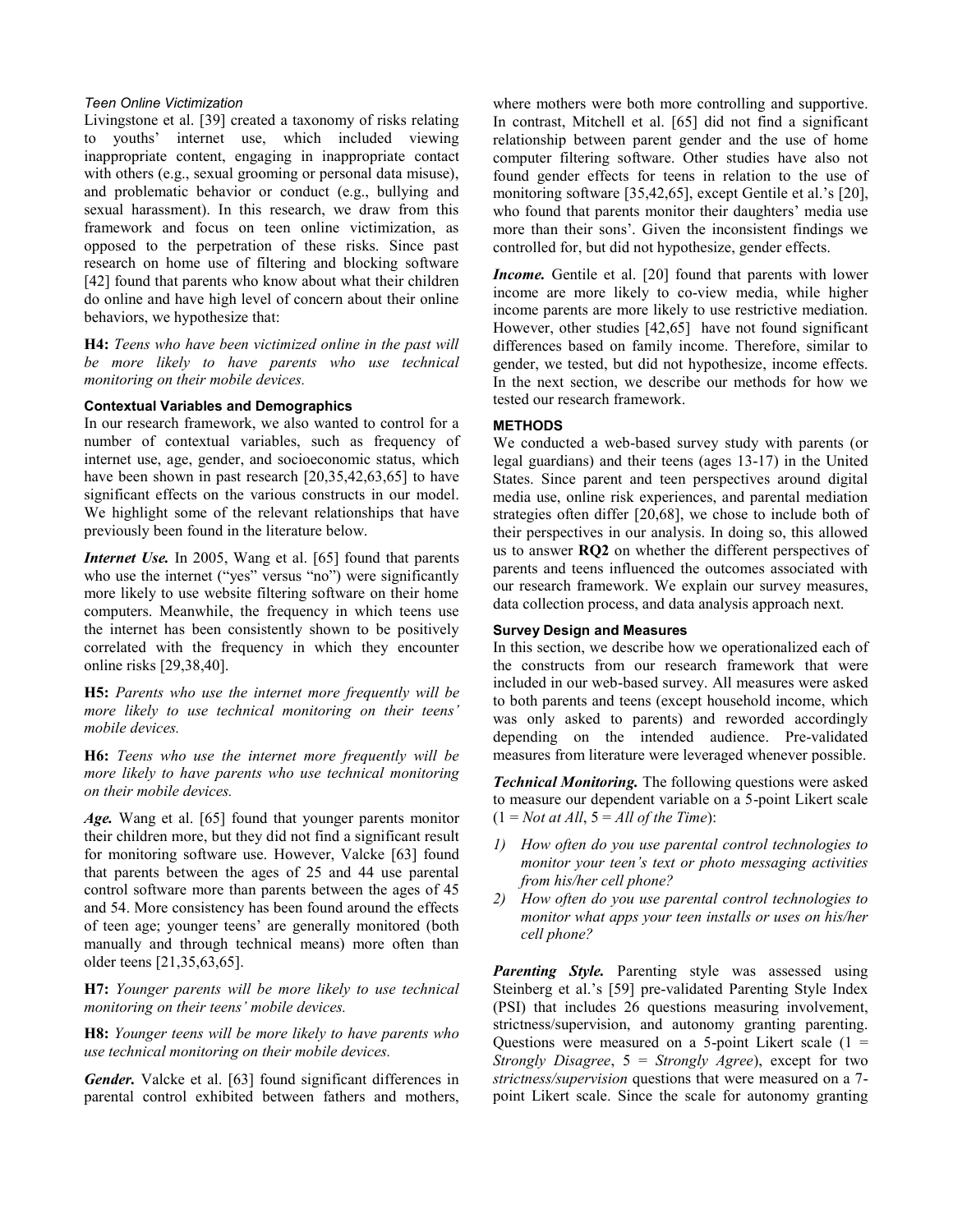was inverted coded (high values represented low autonomy granting parenting), we reverse coded the entire scale, so that high values equated to high levels of autonomy granting in our analyses. The PSI measures were originally designed for teens [59], but have since been adapted for parents [14]. To capture both, we asked analogous questions for parents (e.g., "*My teen can count on me to help him/her out, if he/she has some kind of problem.*") and teens (e.g., "*I can count on my parents to help me out, if I have some kind of problem.*").

*Teen Psychological and Behavior Problems.* We used the Strengths and Difficulties Questionnaire (SDQ) to measure teen behavioral and psychological problems [22,23]. The SDQ is a pre-validated, multi-dimensional behavioral screening scale that consists of 25 questions that assess five subscales: 1) *prosocial behavior*, 2) *hyperactivity*, 3) *emotional symptoms*, 4) *conduct problems*, and 5) *peer problems*. All items were measured on a 5-point Likert scale (1 = *Not true at all*, 5 = *True almost all the time*).

*Teen Online Victimization.* We drew from Wisniewski et al.'s [67] measures for online risk exposure, which generally align with Livingstone et al.'s conceptual framework of online risks [39], to measure four types on teen online victimization: 1) *information breaches*, 2) *sexual solicitations*, 3) *online harassment*, and 4) *exposure to explicit content*. Similar, to the prior research [67], we combined all four risk types to create a more holistic measure for online victimization, rather than treating each risk type as a separate construct. All items were measured on a 5-point Likert scale (1 = *Not at all*, 5 = *Almost every day*). Questions were asked based on the teens' experiences "within the past year."

*Contextual Variables.* Internet use was adapted from Livingstone et al. [39] based on usage "in the past month" (e.g., for work, social networking, instant messaging, etc.) and included nine items scored on a 5-point Likert scale (1 = *Not at all*, 5 = *Almost every day*). Age was measured categorically for parents and as an integer (13-17) for teens. Socioeconomic status was also measured categorically based on household income.

#### **Data Collection and Recruitment**

IRB approval was granted to conduct a web-based survey with pairs of parents (or legal guardians) and teens between the ages of 13 and 17-years old, who resided in the United States. Parents or legal guardians had to be 25 years of age or older to consent to taking part in the research study. Teens were also required to provide assent to participate in the research. We used a Qualtrics panel [74] to recruit a nationally representative sample of parents and teens. Parents were sent a link to the survey, completed the consent and assent process with their children, then were asked to complete their portion of the survey first, followed by their teens. In the survey, we explicitly requested that all participants complete their portion of the survey "on their own" without their respective parent or teen present. However, we also asked whether or not they complied with these instructions. Attention screening questions (e.g., "*Please select 'Strongly Disagree' for this item response.*") were included throughout the survey to ensure data quality [41]. Qualtrics removed data from participant pairs that failed these quality checks prior to releasing the data to the researchers and compensated participants.

#### **Data Analysis Approach**

We conducted a three-staged analysis: First, we assessed and prepared our data for analysis. This included creating composite variables by averaging across all items in each subscale and assessing construct validity. It also included assessing normality and conducting paired tests to detect between-group differences based on parent and teen constructs (**RQ2**). The psychometric properties and descriptive statistics for our main model constructs are shown in **Table 1**. We used this preliminary analysis to inform the second stage of our analysis, which explicitly tested the hypotheses (**H1**-**H8**) posed in our research framework. To do this, IBM SPSS Statistics 24 [75] was used to run two logistic separate regression models, one for parents and one for teens, to address **RQ1** and **RQ2**.

All requirements and assumptions (e.g., linearly related to the logit of the dependent variable) for the logistic regression models were considered prior to analysis. To test the hypotheses related to parenting styles (**H1** and **H2**), we examined interaction effects between the two parenting style dimensions (involvement and autonomy granting). Finally, we conducted an exploratory post hoc analysis to more deeply understand the relationships among the constructs that were found to be significant in our previous models (**RQ3**). We used SmartPLS 3.0 [51] and Partial Least Squares Structural Equation Modelling (PLS-SEM).

# **RESULTS**

# **Descriptive Statistics**

We collected data from 215 parent-teen pairs. The majority of the teen (56.3%) and parent (67%) participants were female. Most parents (42.3%) were between 35 and 44 years of age with another 32.5% of parents between the ages of 45 and 54. The average age of teen participants was 14.78-years-old with a median of 15 years old. Most teens (65.5%) reported living in traditional two parent households. Parents in our sample reported household incomes ranging between \$20k and to over \$150k with a median household income of \$60k. Among parents about 70% said they were White/Caucasian. 13% were African American, 13% were Hispanic, and 4% came from other ethnic origins. Teen participants had similar ethnic distributions to their parents.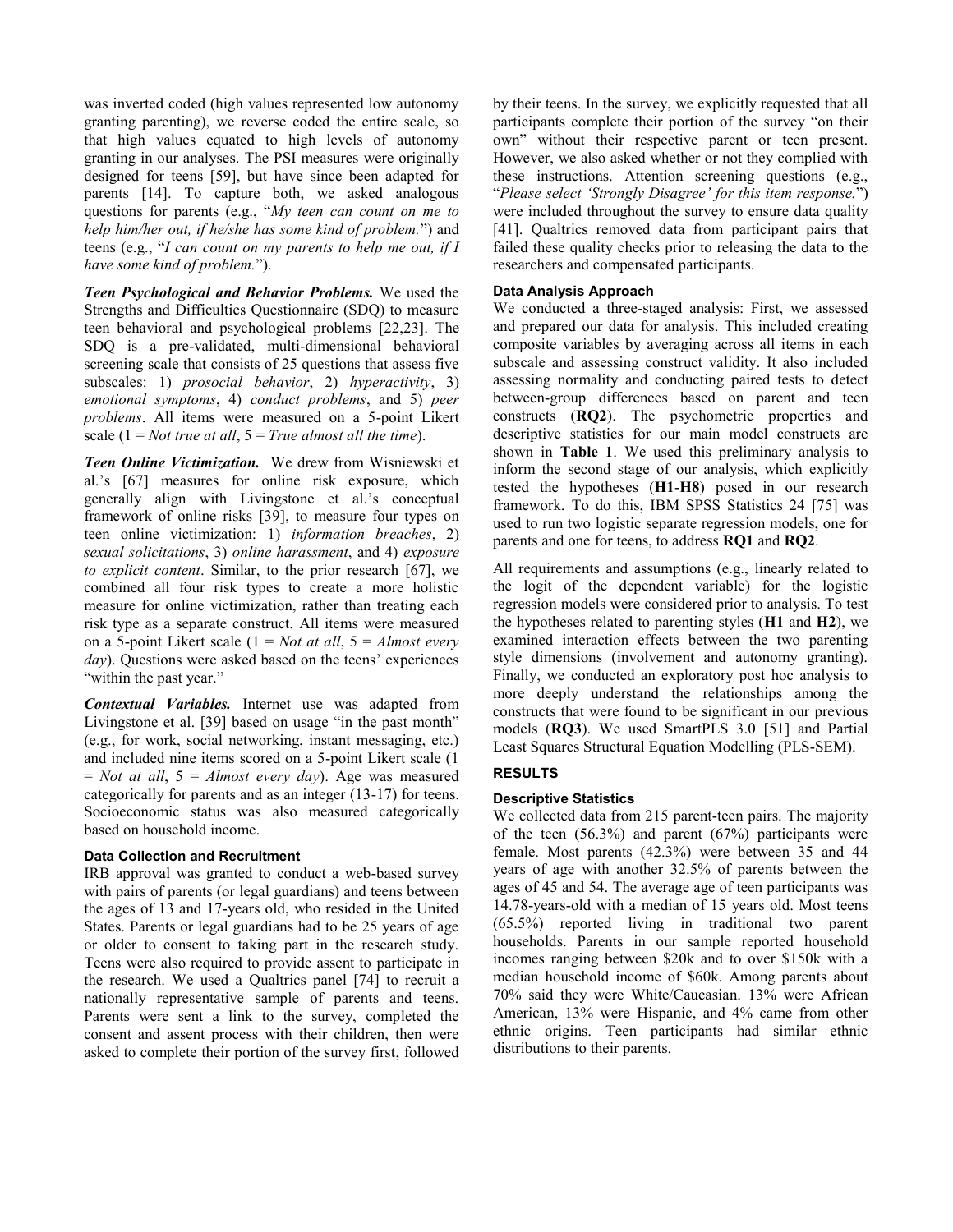| <b>Measure</b>                    | Cronbach's $\propto$ |      | <b>Skewness</b> |         | <b>Kurtosis</b> |         | Mean/Median |      | St. Dev. |                | <b>Difference</b> |
|-----------------------------------|----------------------|------|-----------------|---------|-----------------|---------|-------------|------|----------|----------------|-------------------|
|                                   | Parent               | Teen | P               | т       | P               | т       | P           | т    | P        | T              |                   |
| Technical Monitoring <sup>^</sup> | 0.94                 | 0.93 | 0.49            | 0.30    | $-1.13$         | $-1.29$ | 2.00        | 2.50 | Ξ.       |                | $-1.20$           |
| <b>Internet Use</b>               | 0.88                 | 0.86 | 0.51            | 0.31    | $-0.39$         | $-0.34$ | 2.72        | 2.77 | 0.95     | 0.85           | $-0.99$           |
| <b>Parenting Style</b>            |                      |      |                 |         |                 |         |             |      |          |                |                   |
| Involvement <sup>^</sup>          | 0.84                 | 0.86 | $-1.87$         | $-1.36$ | 7.93            | 4.83    | 4.33        | 4.22 |          | $\blacksquare$ | $-2.46*$          |
| Strictness/Supervision^           | 0.89                 | 0.88 | $-1.10$         | $-0.99$ | 0.776           | 0.39    | 4.67        | 4.50 |          |                | $-2.16*$          |
| <b>Autonomy Granting</b>          | 0.83                 | 0.83 | $-0.34$         | $-0.06$ | $-0.32$         | $-0.45$ | 3.34        | 3.18 | 0.74     | 0.79           | $4.57***$         |
| <b>Strengths/Difficulties</b>     |                      |      |                 |         |                 |         |             |      |          |                |                   |
| Prosocial                         | 0.78                 | 0.78 | $-0.38$         | $-0.47$ | $-0.17$         | $-0.13$ | 3.96        | 4.02 | 0.66     | 0.68           | $-1.62$           |
| Hyperactivity                     | 0.79                 | 0.77 | 0.25            | 0.45    | $-0.26$         | $-0.29$ | 2.35        | 2.18 | 0.79     | 0.81           | $4.47***$         |
| Emotional                         | 0.86                 | 0.89 | 0.93            | 0.99    | 0.27            | 0.21    | 2.09        | 2.10 | 0.88     | 0.97           | $-0.22$           |
| Conduct $\wedge$                  | 0.83                 | 0.77 | 1.14            | 1.11    | 0.35            | 0.39    | 1.60        | 1.60 |          |                | $-0.40$           |
| Peer Problems                     | 0.70                 | 0.74 | 0.82            | 0.56    | 0.26            | $-0.32$ | 2.11        | 2.11 | 0.70     | 0.76           | 0.03              |
| Teen Victimization^               | 0.87                 | 0.94 | 0.61            | 1.54    | $-0.73$         | 1.19    | 1.50        | 1.25 |          |                | $2.03*$           |

**Table 1: Reliability Metrics and Descriptive Statistics**

*P=Parent, T=Teen; ^ Signifies skewed distributions; Median and Wilcoxon Signed Ranked tests were used for assessing non-normal data; \* Denotes p-value <= 0.05, \*\* <= 0.01, \*\*\* <= 0.001*

A total of 89% of parents and 87% of teens said they completed their portion of the survey on their own. As shown in **Table 1**, the Cronbach's  $\propto$  for all of our measures were above the threshold of 0.7, suggesting adequate construct validity [54,76]. However, we removed 2 scale items from the *strictness/supervision* scale due to poor reliability. We also found that our dependent variable (i.e., mobile technical monitoring) was skewed, which persuaded us to run a logistic instead of a standard regression. Thus, we dichotomized our dependent variable (0 = *Did not use*, 1 = *Did use technical monitoring*). The percentage of parents who reported using technical monitoring (dependent variable) was higher than in the Pew report [1], with 54% of parent participants reporting at least minimal (1 = *Rarely*) use of technical mediation (Median scores prior to dichotomization are reported in **Table 1**). Approximately 19% of teens in our sample said they did not know if their parents used technical monitoring on their mobile devices.

We also found some significant differences in the perceptions between parents and their teens (**Table 1**). Parents reported significantly higher levels of parental involvement, strictness/supervision, and autonomy granting compared to their teens. These findings are consistent with previous literature, which suggests that parental reports may be subject to social desirability effects [20]. Parents also reported significantly higher levels of hyperactivity exhibited by their teens than the teens themselves reported and assumed higher levels of teen online victimization than reported by their teens. To account for these differences, we made a methodological decision to run two separate regression models to assess parent perceptions and teen perceptions as indicators of parental technical monitoring of their teens' mobile devices. We chose to use parental reports as our dependent variable for both models, assuming parents were the authoritative source on whether or not they used parental control apps on their teens' mobile devices.

#### **Parent Model**

Using the parent variables to predict the likelihood that they used parental mobile control apps on their teens' devices (**Table 2**), we correctly classified 73.3% of the cases. The model explained 35% of the variance in our dependent variable. The logistic regression model was statistically significant,  $\chi$ 2(13) = 43.487, p < 0.0005 [77]. An increase in the frequency of parental internet usage was associated with an increased likelihood of use of parental control apps on their teens' mobile devices. For each unit increase in the frequency of parental internet usage, parents were 2.307 times more likely to use parental control apps on their teens' devices.

In contrast, an increase in parents' self-reported autonomy granting parenting style was associated with a reduction of use of parental control apps on their teens' mobile devices. Autonomy granting was negatively associated with parental decision of using mobile parental control apps. For each unit increase in self-reported autonomy granting parenting style, the odds of using parental control apps decreased by a factor of 3.134. None of the other variable in our model reached a level of significance. We also tested for interaction effects between involvement and strictness/supervision parenting styles and did not find any significant effects.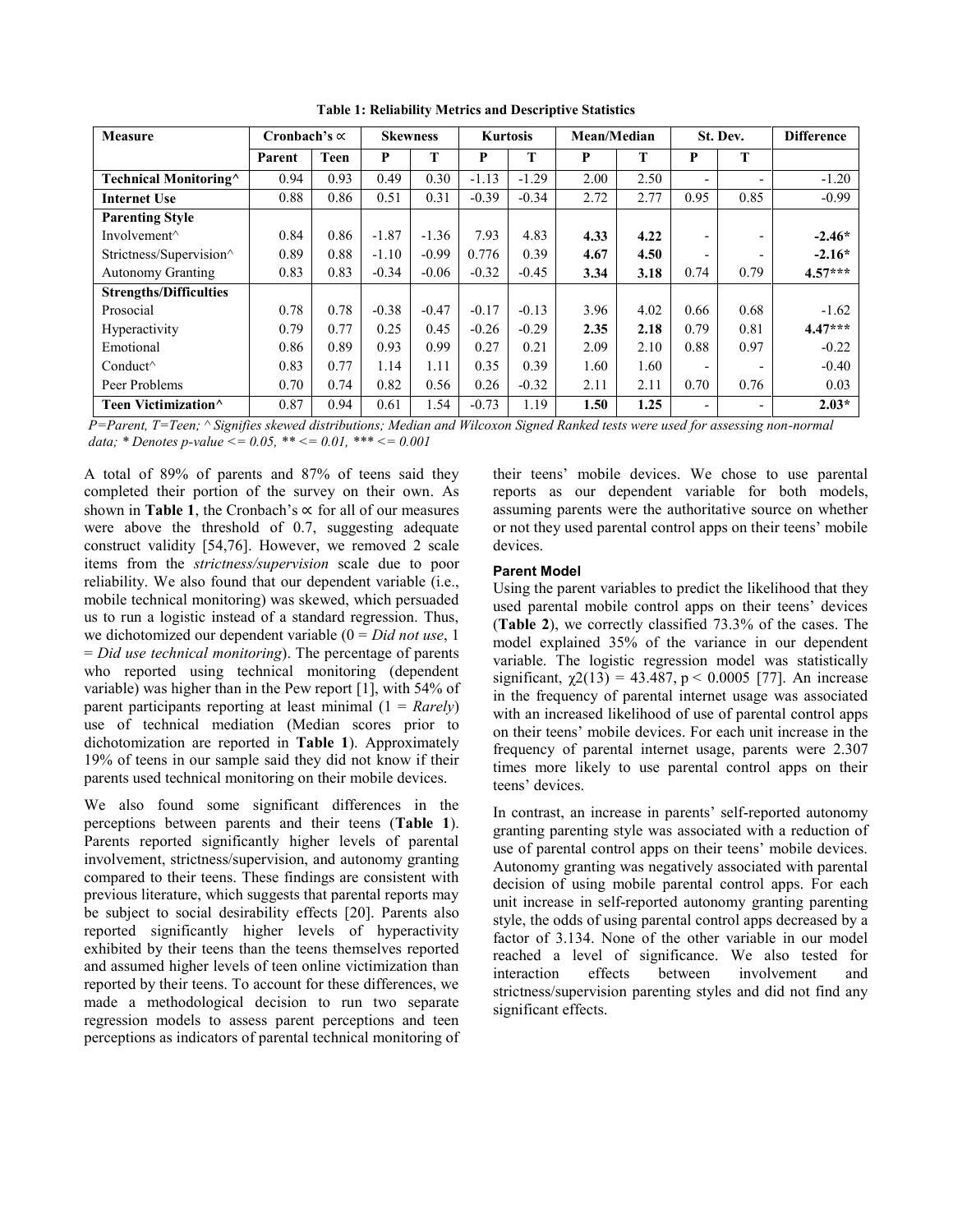| Table 2: Parent Model. Binary logistic regression   |
|-----------------------------------------------------|
| predicting likelihood of the use of mobile parental |
| control apps. Nagelkerke $R^2 = 35\%$ .             |

| <b>Variable Name</b>                        | B                                           | S.E.  | Odds           |
|---------------------------------------------|---------------------------------------------|-------|----------------|
|                                             |                                             |       | Ratio          |
| Constant                                    | 6.468                                       | 3.714 | 644.286        |
| <b>Demographics</b>                         |                                             |       |                |
| Female                                      | ref                                         |       |                |
| Male                                        | $-0.352$                                    | 0.494 | 0.703          |
| Age                                         | $-0.336$                                    | 0.29  | 0.715          |
| <b>SES</b>                                  | $-0.123$                                    | 0.152 | 0.884          |
|                                             |                                             |       |                |
| <b>Parent Internet Use</b>                  | $0.836**$                                   | 0.302 | 2.307          |
| <b>Online Victimization</b>                 | $-0.179$                                    | 0.148 | 0.836          |
| <b>Parenting Styles</b>                     |                                             |       |                |
| Involvement                                 | $-0.026$                                    | 0.534 | 0.974          |
| Strictness/Supervision                      | $-0.492$                                    | 0.424 | 0.611          |
| <b>Autonomy Granting</b>                    | $-1.141**$                                  | 0.392 | 0.319          |
| <b>Teen Strengths and</b>                   |                                             |       |                |
| <b>Difficulties</b>                         |                                             |       |                |
| Prosocial                                   | 0.157                                       | 0.437 | 1.169          |
| Hyperactivity                               | $-0.183$                                    | 0.404 | 0.833          |
| <b>Emotional Symptoms</b>                   | 0.657                                       | 0.512 | 1.930          |
| <b>Conduct Problems</b>                     | $-0.626$                                    | 0.540 | 0.535          |
| Peer Problems<br>$\mathbf{I}$<br>$+$ $\sim$ | $-0.118$<br>$0.07 - 22 = 0.01 - 222 = 0.01$ | 0.461 | 0.889<br>0.001 |

*\* Denotes p-value <= 0.05, \*\* <= 0.01, \*\*\* <= 0.001*

#### **Teen Model**

Using the teen variables to predict the likelihood that their parents used parental mobile control apps on their mobile devices (**Table 3**), we correctly classified 71.2% of the cases. The model explained 31% of the variance in our dependent variable. The logistic regression model was statistically significant,  $\gamma$ 2(12) = 55.688, p < 0.0005 [77]. Similar to parents, an increase in the frequency of teen internet usage was associated with an increased likelihood of use of parental control apps on teens' mobile devices. For each unit increase in the frequency of teen internet usage, parents were 2.215 times more likely to use parental control apps on their devices.

For each unit increase in the frequency of teen online victimization, parents were 1.999 times more likely to use parental control apps. Additionally, for each unit increase in

| Table 3: Teen Model. Binary logistic regression     |
|-----------------------------------------------------|
| predicting likelihood of the use of mobile parental |
| control apps. Nagelkerke $R^2 = 31\%$ .             |

| <b>Variable Name</b>          | $\boldsymbol{B}$      | S.E.                   | Odds  |
|-------------------------------|-----------------------|------------------------|-------|
|                               |                       |                        | Ratio |
| Constant                      | $-1.080$              | 2.539                  | 0.340 |
| Demographics                  |                       |                        |       |
| Female                        | ref                   |                        |       |
| Male                          | $-0.519$              | 0.352                  | 0.595 |
| Age                           | 0.014                 | 0.119                  | 1.014 |
|                               |                       |                        |       |
| <b>Teen Internet Use</b>      | $0.795**$             | 0.254                  | 2.215 |
| <b>Online Victimization</b>   | $0.693**$             | 0.266                  | 1.999 |
| <b>Parenting Styles</b>       |                       |                        |       |
| Involvement                   | $-0.041$              | 0.377                  | 0.960 |
| Strictness/Supervision        | 0.284                 | 0.308                  | 1.329 |
| <b>Autonomy Granting</b>      | $-0.605*$             | 0.254                  | 0.546 |
| <b>Teen Strengths and</b>     |                       |                        |       |
| <b>Difficulties</b>           |                       |                        |       |
| Prosocial                     | $-0.124$              | 0.303                  | 0.883 |
| Hyperactivity                 | 0.315                 | 0.330                  | 1.370 |
| <b>Emotional Symptoms</b>     | $-0.398$              | 0.333                  | 0.672 |
| <b>Conduct Problems</b>       | $-0.788$              | 0.438                  | 0.455 |
| Peer Problems<br>$\mathbf{a}$ | $0.696*$<br>also also | 0.336<br>$0.01$ should | 2.006 |

*\* Denotes p-value <= 0.05, \*\* <= 0.01, \*\*\* <= 0.001*

the frequency of teen self-reported peer problems, parents were two times more likely to use technical monitoring. Autonomy granting was negatively associated with parental decision of using mobile parental control apps. Autonomy granting was negatively associated with parental decision of using mobile parental control apps. For each unit increase in teens' reports of autonomy granting parenting style, the odds of their parents using parental control apps decreased by a factor of 1.831. None of the other variable in our model reached a level of significance, and no interaction effects were detected between the parenting style dimensions of involvement and strictness/supervision.

**Table 4** summarizes the results above in relation to each of the research hypotheses proposed earlier in our research framework. The significant main effect of autonomy granting parenting and absence of an interaction effect

| <b>Hypotheses</b>                                                                          | <b>Parent Model</b> | <b>Teen Model</b>         |
|--------------------------------------------------------------------------------------------|---------------------|---------------------------|
| <b>H1:</b> Authoritative Parent Style $\rightarrow$ Technical Monitoring (+)               | Not Supported       | Not Supported             |
| <b>H2:</b> Authoritarian Parenting $\rightarrow$ Technical Monitoring (+)                  | Supported           | Supported                 |
| <b>H3:</b> Teen Psychological & Behavioral Problems $\rightarrow$ Technical Monitoring (+) | Not Supported       | Supported (Peer Problems) |
| <b>H4:</b> Teen Online Victimization $\rightarrow$ Technical Monitoring (+)                | Not Supported       | Supported                 |
| <b>H5/H6:</b> Internet Use $\rightarrow$ Technical Monitoring (+)                          | Supported           | Supported                 |
| $H7/H8$ : Age $\rightarrow$ Technical Monitoring (-)                                       | Not Supported       | Not Supported             |

**Table 4: Summary of Hypotheses Testing Results**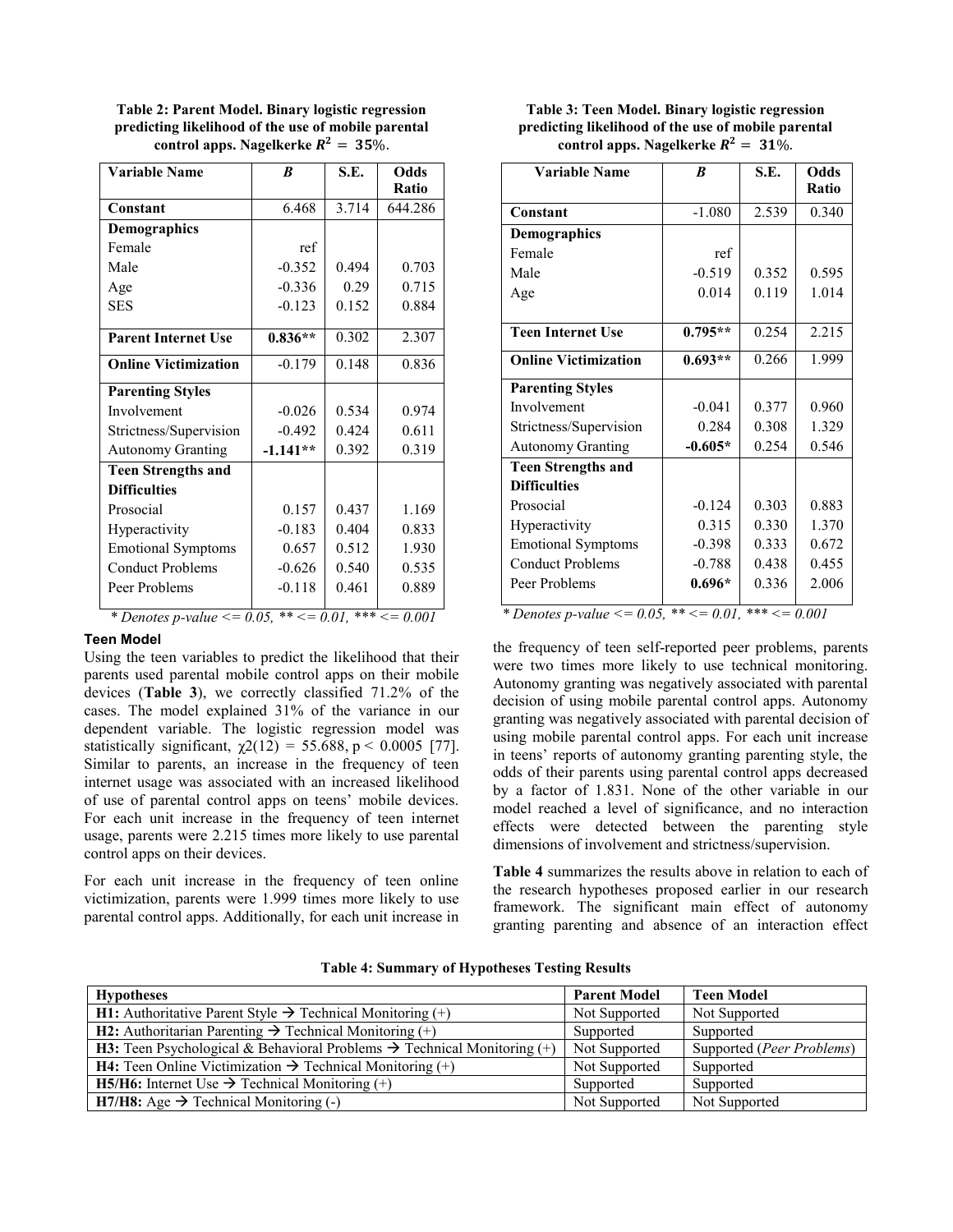

*P: Parent, T: Teen; \* denotes p-value <= 0.05, \*\* <= 0.01, \*\*\* <= 0.001; Dotted line denotes non-significant path previously significant in the logistical regression*

### **Figure 1. Post-Hoc Structural Equation Model**

between involvement and strictness/supervision provides support for **H2**, that authoritarian (low *autonomy granting*) parents are significantly more likely to use parental control apps. It also suggests a lack of support for **H1**, that authoritative (high *autonomy granting*) parents are also more likely to use these apps. However, because neglectful parents are also low *autonomy granting*, we felt it necessary to do further post hoc analyses.

#### **Post-Hoc Analysis**

To understand the differences found between our parent and teen models, why some of our hypotheses were not supported, and to disentangle the potential interaction effects between the three parenting style dimensions, we conducted an exploratory post hoc analysis. In our previous models, teen peer problems and online victimization were significant in the teen model, but not in the parent model. We wanted to further examine the relationships between parenting styles, these two salient constructs, and our dependent variable. To do this, we included parenting styles (as reported by parents), teen peer problems (as reported by teens), teen online victimization (also by teens), and technical monitoring (as reported by parents) into one structural equation model. We started our exploration by creating a saturated PLS-SEM model, which included paths between all constructs [19], to explore direct and indirect effects among constructs. Then, we tested all possible interaction effects among the three dimensions of parenting style and other model constructs. Next, we trimmed nonsignificant paths (i.e., paths not drawn are not significant) to arrive at the model presented in **Figure 1**.

As shown in **Figure 1**, we found a significant and positive relationship between teen peer problems and online victimization Interestingly, the direct path between peer problems and technical monitoring (represented by a dotted line in **Figure 1**, which was previously significant in our logistic regression model for teens in **Table 3**) became insignificant; this suggests that online victimization fully mediated the relationship between teen peer problems and technical monitoring. The other direct paths that were significant in our earlier models remained unchanged; however, this new model uncovered additional nuance between the three dimensions of parenting styles, teen peer problems, and online victimization. Low autonomy granting parenting was associated with both increased peer problems and increased teen online victimization; in contrast, strictness/supervision was associated with lower levels of online victimization, and involvement with fewer peer problems (but not directly related to online victimization).

Next, we tested for any moderating effects of parenting style dimensions (involvement, strictness/supervision, and autonomy granting) on peer problems, online victimization, and technical monitoring. Using a two-stage method in SmartPLS 3 [51], we found a significant moderating effect between autonomy granting and strictness/supervision on online victimization (**Figure 2**). Based on the four distinct parenting styles [13], we found that teens of neglectful parents reported significantly higher levels of online



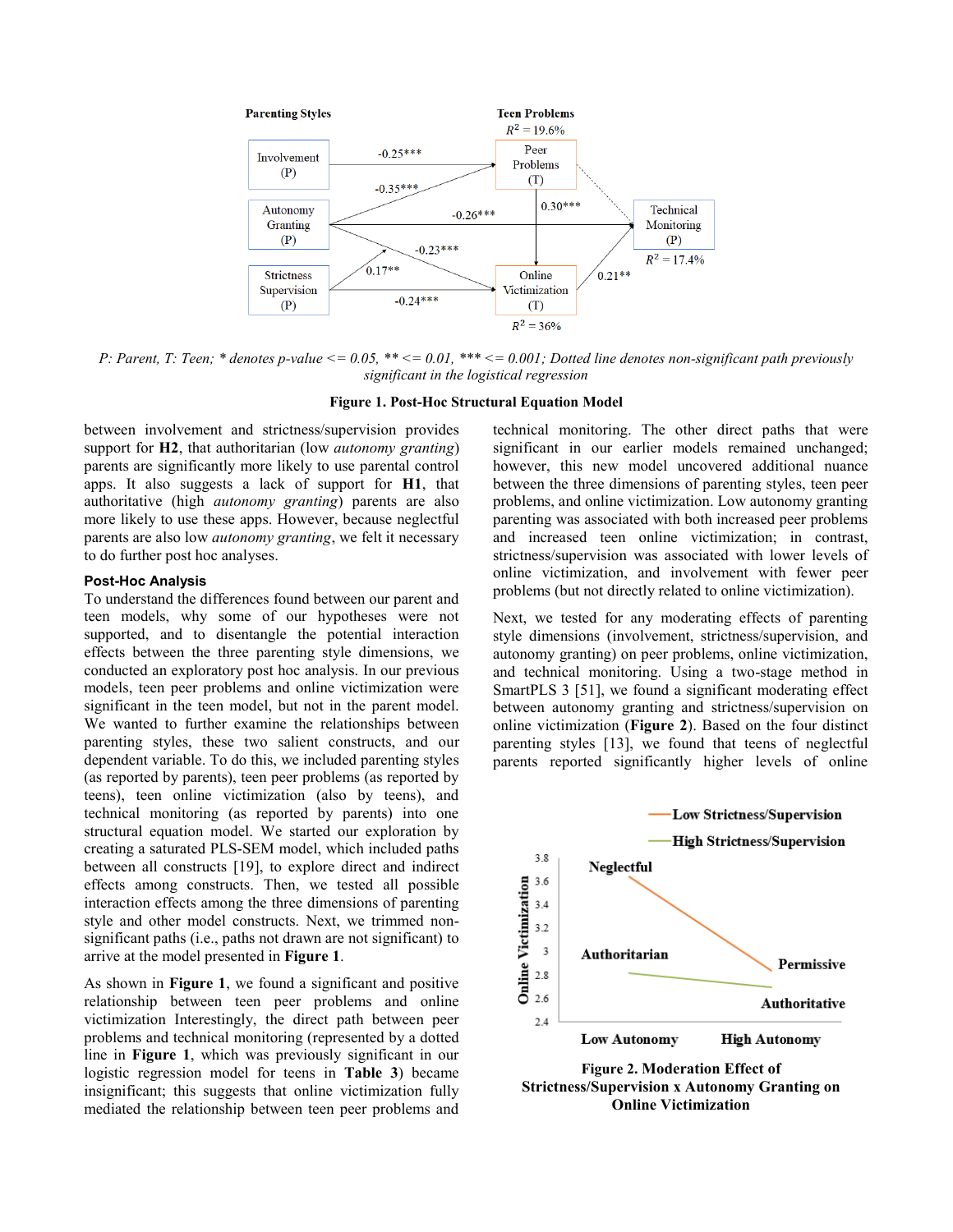victimization than authoritarian, permissive, and authoritative parents. Finally, to account for the significant differences in parenting style as reported by teens versus their parents, we reran the model using the teen responses for parenting style. All paths in the model reached the same level of significance and were in the same direction as the model shown in **Figure 1**.

#### **DISCUSSION**

Below, we discuss the implications of our results, provide design recommendations, and note the limitations of our work.

# **A Matter of Control over Safety (RQ1)**

Low autonomy granting parents were the most likely to use parental control apps on their teens' mobile devices (**H2**), and teens who experienced online victimization in the past year were the most likely to have parents who used technical monitoring on their mobile devices (**H4**). Meanwhile, low autonomy granting parenting styles (i.e., authoritarian or neglectful) were associated with increased teen peer problems and online victimization, suggesting what many researchers have already confirmed in offline contexts [57,62], that these parenting styles may not be the most effective in terms of protecting teens from experiencing online risks. As such, our results provide little evidence to suggest that use of parental control apps protect teens from experiencing online risks.

Instead, we found that low autonomy granting parents used parental control apps *regardless* of whether their teens were experiencing problems or not; our post hoc analysis showed that teen peer problems and online victimization only partially mediated the relationship between low autonomy granting parenting and technical monitoring (**Figure 1**). And, while authoritarian parenting was associated with less teen online victimization (**Figure 2**), it was at the expense of increased peer problems (**Figure 1**). Our findings provide empirical evidence that validates past research that suggested parental restrictions from the internet, as a means to safeguard teens from risks, may have the opposite result, making teens feel ostracized by their peers [15].

We found that authoritative parenting was not significantly associated with the use technical monitoring (**H1**) and believe this departure from Eastin et al.'s [14] earlier findings uncovers a unique difference between the social norms around in-home computers versus personal mobile devices. Compared to home computers, teens view their mobile smartphones as *personal* devices and the activities they engage on via these devices as private [6,11]. These devices afford a significant level of "practical obscurity" that shields teens from concerned oversight and/or potentially prying eyes of their parents [6]. However, many parents also believe that teens' mobile devices are more "off-limits" than home computers due to different norms around mobile versus stationary technologies and, in some cases, the fact that the teen purchased the mobile device [11,16,71]. Thus, existing parental control apps likely do

not meet the needs of authoritative parents because these apps are designed for more authoritarian parents, who want to strictly monitor and control their teens' online activities via their mobile devices.

# **A Disconnect between Parents and Teens (RQ2)**

A methodological contribution of this work is that we triangulated the results from the differing perspectives of parents and teens. In doing this, we uncovered several insights. First, parents were optimistic about themselves and pessimistic about their teens: Parents reported significantly higher levels of involvement and autonomy granting parenting than their teens, which is consistent with Blackwell et al. [6], who found that parents thought they talked to their teens about appropriate technology use, while their teens just heard "no." In contrast, parents reported significantly higher levels of teen hyperactivity and online victimization than the teens themselves reported (**Table 1**). While we cannot confirm whether parents or teens were more accurate in their assessments, we can confirm that their perspectives on these topics were, indeed, different. As such, the relationships between model constructs changed based on parent versus teen reports. For instance, even though parents thought their teens were encountering more online risks overall, this perception was not significantly correlated with their use of technical monitoring on their teens' mobile devices (**Table 2**). Only the teen model showed any significant relationships between the teen factors and the use of parental control apps (**Table 3**). This suggests a disconnect, where parents may not be attuned to the social problems (peer and online victimization) their teens may be experiencing. Thus, they may be unable to adjust their parenting practices in a way that provides the understanding and support teens need to overcome these challenges [55].

# **Implications for Good Parenting by Design (RQ3)**

In terms of implications for design, the key insights, or rather questions, that arise from our findings, are: 1) *How we can design better parental control apps that promote healthy parenting styles and teen online safety?*, and 2) *Should we?* To tackle the first question, we argue that "parental control" apps should be done away with and replaced with "family online safety" apps that reinforce evidence-based parenting practices that have been shown to lead to the more beneficial outcomes for teens. We amplify Nouwen et al.'s [46] earlier recommendation, which was to take a value-sensitive design approach [18,46] to design online safety software for families. These researchers confirmed that parents value *involvement*, not just safety and control, when it comes to parental software solutions for child online safety. Several researchers have pushed for a shift away from parental controls toward more supportive structures that encourage children's autonomy, learning, and involvement in family online rule-setting and fostering intentional and appropriate use of technology (e.g., [28,31,33,67,73]). The central idea around this movement is to treat online safety more holistically, as not only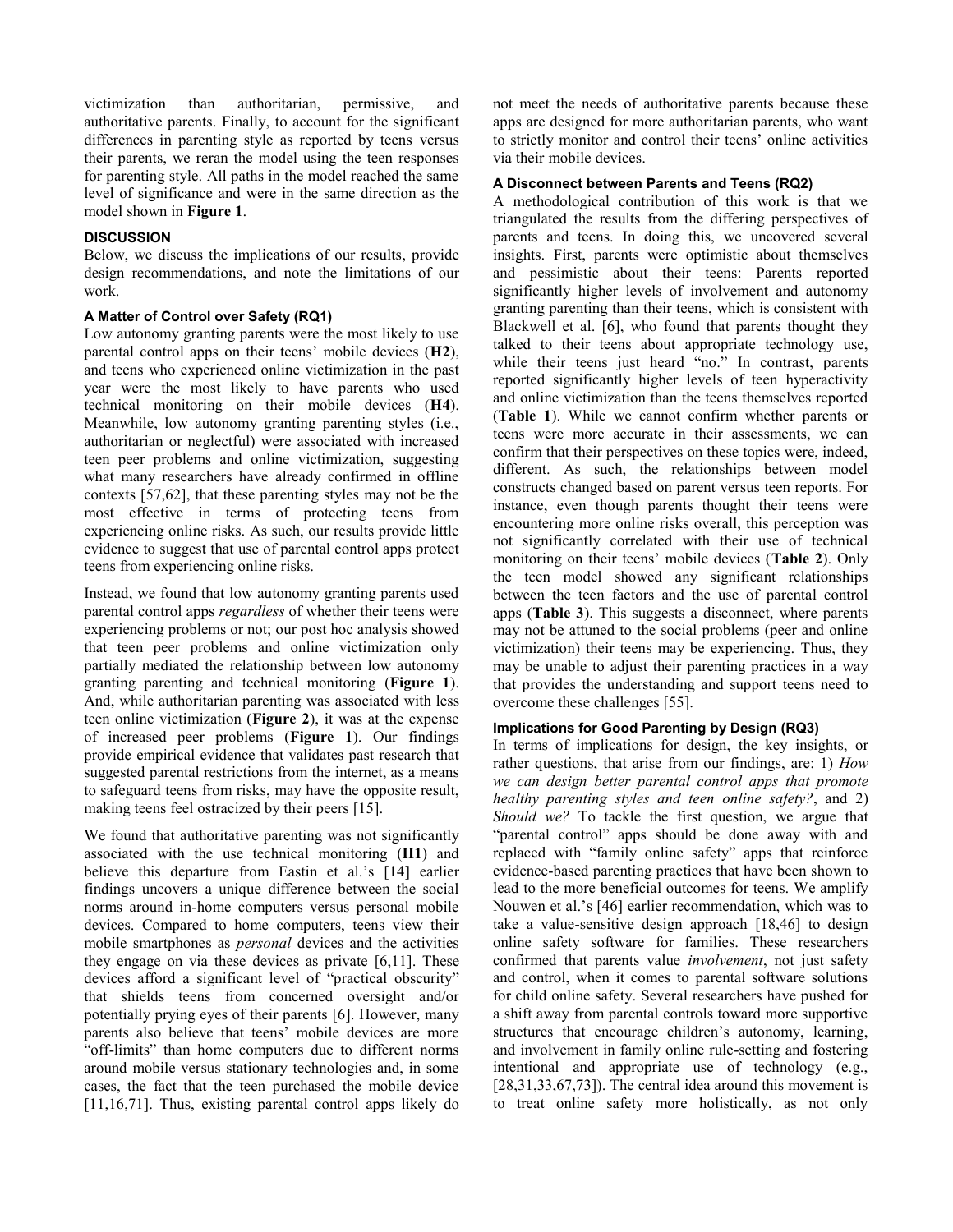protecting teens from online risks, but also teaching them positive behaviors that support their developmental growth.

Authoritative parenting is characterized by high levels of involvement and autonomy support, coupled with high demands and engaged supervision [13], clear limits, effective communication, rational decision-making, flexibility, and warmth [10]. Our results showed that authoritative parenting was associated with fewer peer problems, less online victimization, and a lower likelihood of using parental control apps. Therefore, using an *Authoritative by Design* approach to create a new generation of family online safety apps could have a twofold effect: 1) Increasing the likelihood that more parents will use these apps because they are consistent with their (positive) family values and norms, and 2) Having the potential to "nudge" [37] authoritarian, permissive, and neglectful parents toward more authoritative approaches that could improve youth outcomes.

This research potential direction ("nudging" parenting styles) warrants future investigation by interdisciplinary research teams (HCI researchers, Psychologists, etc.) to understand the potential good, as well as the ethical implications, of attempting such an endeavor. Parenting styles are influenced by a multitude of contextual factors, including culture, customs, laws, beliefs in childrearing [60]; yet, very few researchers have studied whether parenting style can potentially be influenced by technology. However, effective parenting styles vary by culture and race; for instance, authoritarian parenting practices in Black American families have been linked to lower suicidal behaviors, less aggression, and positive family interactions [9,25,26]. Thus, instead of designing online safety apps that promote a specific parenting style, it may be more effective to implement an intelligent design that personalizes parenting style based on context and user goals [61].

As we make these design recommendations for the next generation of parental controls apps, we must also acknowledge that the HCI research community is often guilty of taking an "evangelical" view towards technology, where we do our best to improve systems, and how people interact with these systems, to meet users' needs and, ultimately, increase technology acceptance through improved user experience. Yet, an underlying assumption of this approach is that all humans *should* be users [3] and that sociotechnical systems *can* and *will* (if designed correctly) fill unmet human needs. In many cases, this assumption is flawed and limits our ability to think beyond cutting-edge technology solutions to the human systems that these sociotechnical systems are designed to support. The use of technology to improve human interactions may actually harm human relationships instead of improving them [30,48,52]. As HCI researchers, we have an ethical responsibility to promote sociotechnical systems that better society, but we also have the responsibility to protect people from using systems that may (even if unintentionally) accomplish the opposite goal [24]. The results of this study provide an opportunity to reflect on the possibility that parental control apps (at least in their present form) may cause more harm than good.

#### **Limitations and Future Research**

A key limitation of our research is that it was crosssectional in nature, which constrains us from making any causal statements. For example, while it is more likely that past online victimization would prompt parental use of technical monitoring, it is also possible that technical monitoring of a teen's mobile device may actually increase online victimization (based on the positive correlation). Some studies have alluded to similar "boomerang effects" [56], but were also cross-sectional, so should also be interpreted with caution. Thus, future research should conduct longitudinal studies that help confirm the causal effects of different parental mediation strategies, including the use of technical monitoring of mobile devices, on teenrelated online safety outcomes. For our dependent variable, we only inquired as to whether parents used parental control technologies to monitor text messaging and app installations of their teens' phones. However, parental control apps may also monitor other activities, such as web browsing, social media use, screen time, and GPS location tracking [7,53,66]. We encourage future research to study these additional types of parental control features in more depth. We also conducted a quantitative survey-based study that lacked open-ended questions to gather additional insights from our participants. Future work should use more qualitative approaches to further disentangle why the relationships between constructs in our models and discrepancies between parents and teens perceptions exist. Finally, our findings, and thus our recommendations, toward designing for authoritative parenting styles were influenced by our sample of predominantly Caucasian families in the U.S., as well as our own Westernized views. Therefore, future research should verify whether our results are generalizable to other populations, cultures, and races.

# **CONCLUSION**

This study is the first to investigate factors that contribute to the use of parental control apps. We found that these "control" apps are, indeed, appropriately named, as low autonomy granting or controlling parenting was one of the key factors that predicted adoption, but was also associated with higher levels of peer problems and online victimizations. Thus, we conclude that parental control does *not* equate to teen safety, and that autonomy-supportive, involved, yet strict parenting, whether through technology or not, is likely the best approach for online parenting.

#### **ACKNOWLEDGMENTS**

This research was partially supported by the U.S. National Science Foundation under grant CNS-1018302. Any opinion, findings, and conclusions or recommendations expressed in this material are those of the authors and do not necessarily reflect the views of the U.S. National Science Foundation.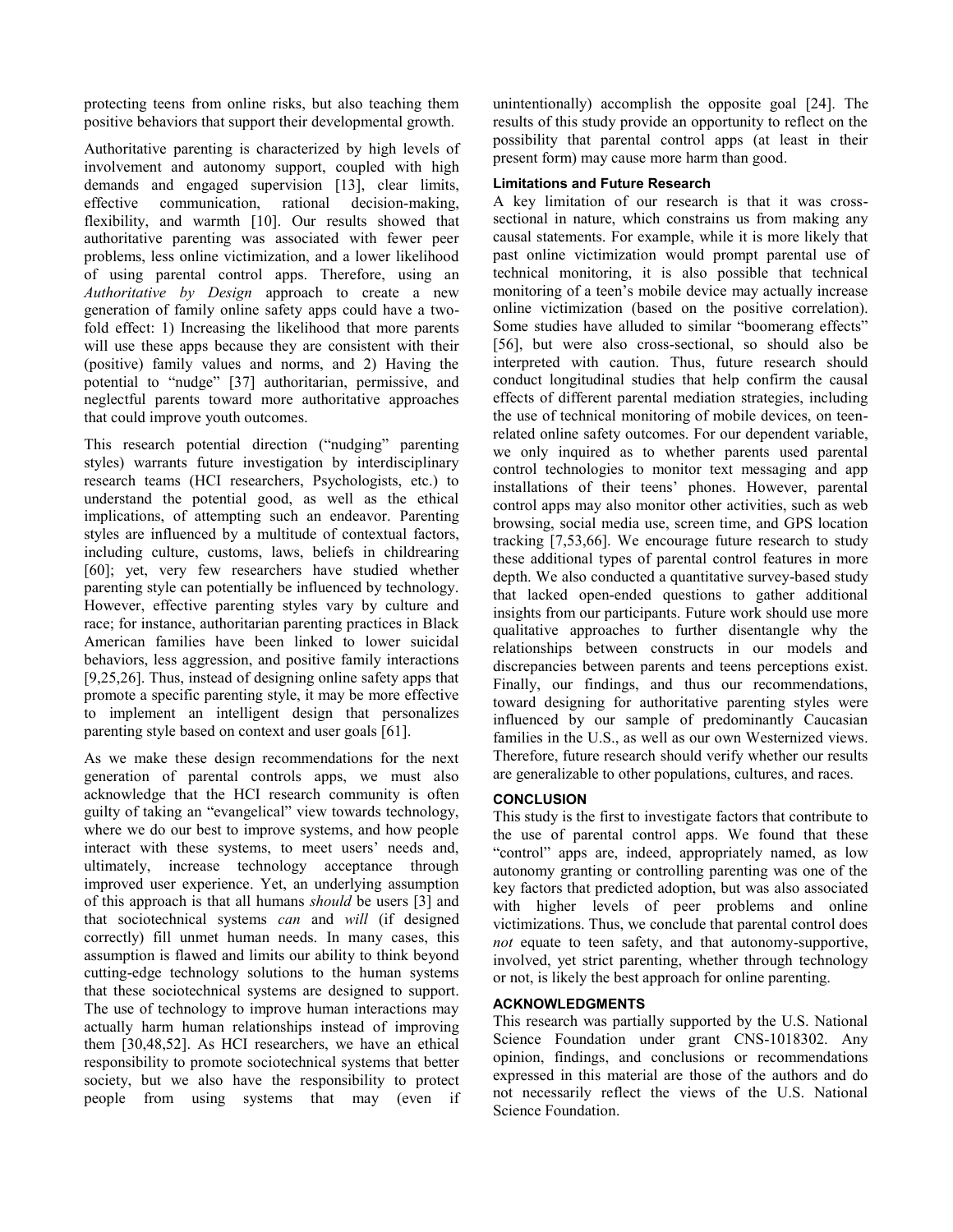#### **REFERENCES**

- 1. Monica Anderson. 2016. Parents, Teens and Digital Monitoring. *Pew Research Center: Internet, Science & Tech*. Retrieved July 12, 2016 from http://www.pewinternet.org/2016/01/07/parents-teensand-digital-monitoring/
- 2. Zahra Ashktorab and Jessica Vitak. 2016. Designing Cyberbullying Mitigation and Prevention Solutions Through Participatory Design With Teenagers. In *Proceedings of the 2016 CHI Conference on Human Factors in Computing Systems*, 3895–3905. https://doi.org/10.1145/2858036.2858548
- 3. Eric P. S. Baumer and Jed R. Brubaker. 2017. Postuserism. In *Proceedings of the 2017 CHI Conference on Human Factors in Computing Systems*, 6291–6303. https://doi.org/10.1145/3025453.3025740
- 4. Diana Baumrind. 1987. A developmental perspective on adolescent risk taking in contemporary America. *New directions for child development*, 37: 93–125.
- 5. Diana Baumrind. 2005. Patterns of parental authority and adolescent autonomy. *New Directions for Child and Adolescent Development* 2005, 108: 61–69. https://doi.org/10.1002/cd.128
- 6. Lindsay Blackwell, Emma Gardiner, and Sarita Schoenebeck. 2016. Managing Expectations: Technology Tensions Among Parents and Teens. In *Proceedings of the 19th ACM Conference on Computer-Supported Cooperative Work & Social Computing* (CSCW '16), 1390–1401.
- 7. Julie Boesen, Jennifer A. Rode, and Clara Mancini. 2010. The Domestic Panopticon: Location Tracking in Families. In *Proceedings of the 12th ACM International Conference on Ubiquitous Computing*, 65–74.
- 8. danah boyd. 2014. *It's Complicated: The Social Lives of Networked Teens*. Yale University Press, New Haven.
- 9. Gene H. Brody and Douglas L. Flor. 1998. Maternal Resources, Parenting Practices, and Child Competence in Rural, Single-Parent African American Families. *Child Development* 69, 3: 803–816. https://doi.org/10.1111/j.1467-8624.1998.tb06244.x
- 10.A Calafat, F Garcia, M Juan, E Becoña, and JR Fernandez-Hermida. Which parenting style is more protective against adolescent substance use? Evidence within the European context. Retrieved September 14, 2017 from

https://www.ncbi.nlm.nih.gov/pubmed/24679841

- 11.Lorrie Faith Cranor, Adam L. Durity, Abigail Marsh, and Blase Ur. 2014. Parents' and Teens' Perspectives on Privacy In a Technology-Filled World. In *Proceedings of the Tenth Symposium On Usable Privacy and Security*.
- 12.Alexei Czeskis, Ivayla Dermendjieva, Hussein Yapit, Alan Borning, Batya Friedman, Brian Gill, and

Tadayoshi Kohno. 2010. Parenting from the pocket: value tensions and technical directions for secure and private parent-teen mobile safety. 1.

- 13.Melanie M. Domenech Rodríguez, Melissa R. Donovick, and Susan L. Crowley. 2009. Parenting Styles in a Cultural Context: Observations of "Protective Parenting" in First-Generation Latinos. *Family Process* 48, 2: 195–210. https://doi.org/10.1111/j.1545- 5300.2009.01277.x
- 14.Matthew S. Eastin, Bradley S. Greenberg, and Linda Hofschire. 2006. Parenting the Internet. *Journal of Communication* 56, 3: 486–504. https://doi.org/10.1111/j.1460-2466.2006.00297.x
- 15.Lynne Edwards and April Kontostathis. 2012. Reclaiming Privacy: Reconnecting Victims of Cyberbullying and Cyberpredation. Retrieved from http://webpages.ursinus.edu/akontostathis/cscw2012Fina l.pdf
- 16.Lee B. Erickson, Pamela Wisniewski, Heng Xu, John M. Carroll, Mary Beth Rosson, and Daniel F. Perkins. 2016. The Boundaries Between: Parental Involvement in a Teen's Online World. *J. Assoc. Inf. Sci. Technol.* 67, 6: 1384–1403. https://doi.org/10.1002/asi.23450
- 17.Jieqiong Fan and Li-fang Zhang. 2014. The role of perceived parenting styles in thinking styles. *Learning and Individual Differences* 32, Supplement C: 204–211. https://doi.org/10.1016/j.lindif.2014.03.004
- 18.Batya Friedman, Peter H. Kahn Jr, Alan Borning, and Alina Huldtgren. 2013. Value Sensitive Design and Information Systems. In *Early engagement and new technologies: Opening up the laboratory*, Neelke Doorn, Daan Schuurbiers, Ibo van de Poel and Michael E. Gorman (eds.). Springer Netherlands, 55–95. Retrieved May 22, 2016 from http://link.springer.com/chapter/10.1007/978-94-007- 7844-3\_4
- 19.D. Gefen, E. Rigdon, and W. D. Straub. 2011. An Update and Extension to SEM Guidelines for Administrative and Social Science Research. *MIS Quarterly* 35, 2: iii–xiv.
- 20.Douglas A. Gentile, Amy I. Nathanson, Eric E. Rasmussen, Rachel A. Reimer, and David A. Walsh. 2012. Do You See What I See? Parent and Child Reports of Parental Monitoring of Media. *Family Relations* 61, 3: 470–487. https://doi.org/10.1111/j.1741-3729.2012.00709.x
- 21.Douglas A. Gentile, Rachel A. Reimer, Amy I. Nathanson, David A. Walsh, and Joey C. Eisenmann. 2014. Protective effects of parental monitoring of children's media use: a prospective study. *JAMA pediatrics* 168, 5: 479–484. https://doi.org/10.1001/jamapediatrics.2014.146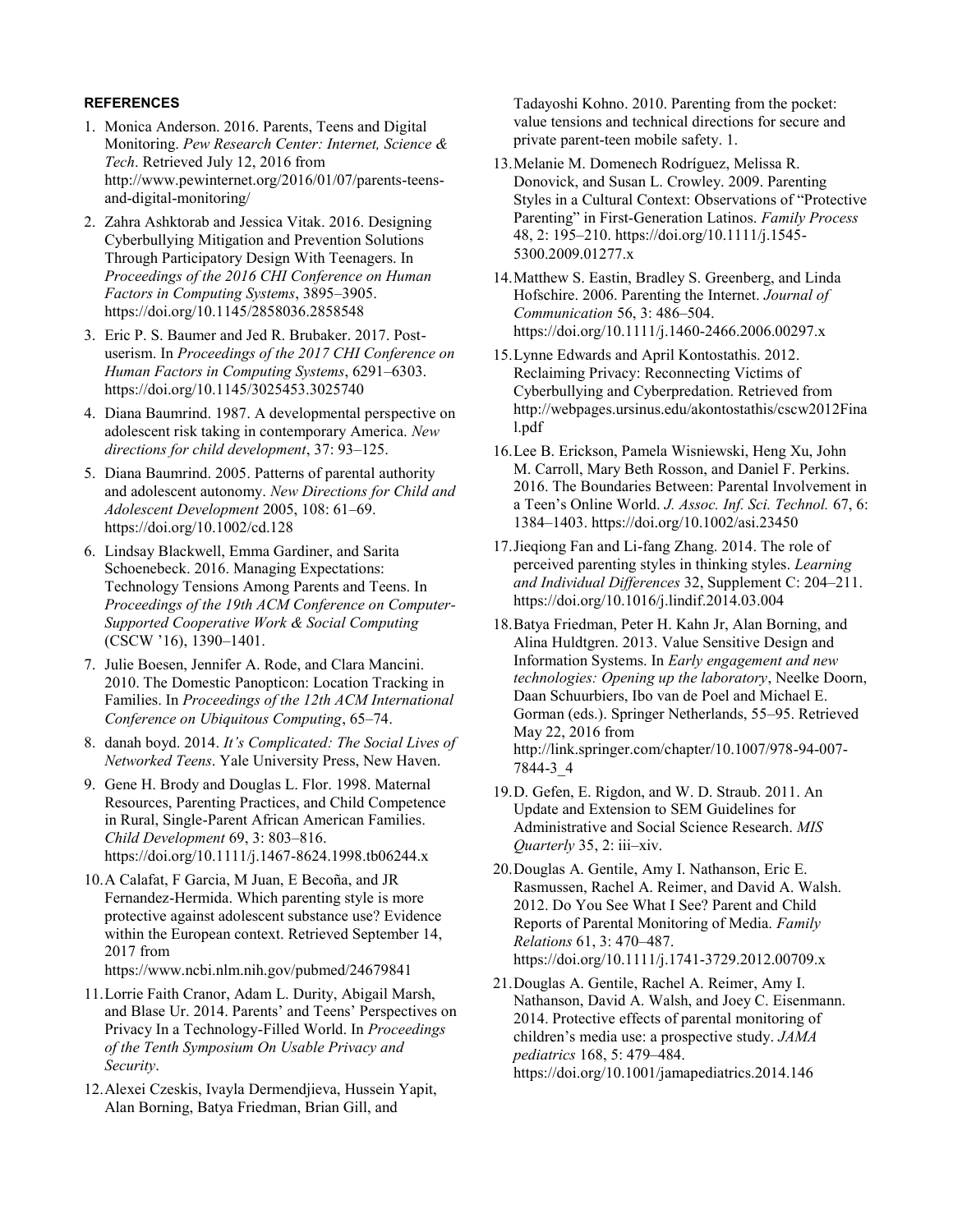- 22.R. Goodman, H. Meltzer, and V. Bailey. 1998. The strengths and difficulties questionnaire: A pilot study on the validity of the self-report version. *European Child & Adolescent Psychiatry* 7, 3: 125–130. https://doi.org/10.1007/s007870050057
- 23.Robert Goodman. 1997. The Strengths and Difficulties Questionnaire: A Research Note. *Journal of Child Psychology and Psychiatry* 38, 5: 581–586. https://doi.org/10.1111/j.1469-7610.1997.tb01545.x
- 24.Sandra Burri Gram-Hansen. 2009. Towards an Approach to Ethics and HCI Development Based on Løgstrup's Ideas. In *Human-Computer Interaction – INTERACT 2009* (Lecture Notes in Computer Science), 200–203. https://doi.org/10.1007/978-3-642-03655-2\_24
- 25.Leilani Greening, Laura Stoppelbein, and Aaron Luebbe. 2010. The Moderating Effects of Parenting Styles on African-American and Caucasian Children's Suicidal Behaviors. *Journal of Youth and Adolescence* 39, 4: 357–369. https://doi.org/10.1007/s10964-009- 9459-z
- 26.Marjorie Lindner Gunnoe, E. Mavis Hetherington, and David Reiss. 1999. Parental Religiosity, Parenting Style, and Adolescent Social Responsibility. *The Journal of Early Adolescence* 19, 2: 199–225. https://doi.org/10.1177/0272431699019002004
- 27.Heidi Hartikainen, Netta Iivari, and Marianne Kinnula. 2016. Should We Design for Control, Trust or Involvement?: A Discourses Survey About Children's Online Safety. In *Proceedings of the The 15th International Conference on Interaction Design and Children* (IDC '16), 367–378.
- 28.Yasmeen Hashish, Andrea Bunt, and James E. Young. 2014. Involving Children in Content Control: A Collaborative and Education-oriented Content Filtering Approach. In *Proceedings of the 32Nd Annual ACM Conference on Human Factors in Computing Systems* (CHI '14), 1797–1806. https://doi.org/10.1145/2556288.2557128
- 29.Karin Helweg-Larsen, Nina Schütt, and Helmer B Larsen. 2012. Predictors and protective factors for adolescent Internet victimization: results from a 2008 nationwide Danish youth survey. *Acta Paediatrica* 101, 5: 533–539. https://doi.org/10.1111/j.1651- 2227.2011.02587.x
- 30.Katherine M. Hertlein and Katrina Ancheta. 2014. Advantages and Disadvantages of Technology in Relationships: Findings from an Open-Ended Survey. *The Qualitative Report; Fort Lauderdale* 19, 11: 1–11.
- 31.Alexis Hiniker, Sarita Y. Schoenebeck, and Julie A. Kientz. 2016. Not at the Dinner Table: Parents' and Children's Perspectives on Family Technology Rules. In *Proceedings of the 19th ACM Conference on Computer-Supported Cooperative Work & Social Computing*, 1376–1389.
- 32.Cara J. Kiff, Liliana J. Lengua, and Nicole R. Bush. 2011. Temperament variation in sensitivity to parenting: predicting changes in depression and anxiety. *Journal of Abnormal Child Psychology* 39, 8: 1199–1212. https://doi.org/10.1007/s10802-011-9539-x
- 33.Minsam Ko, Seungwoo Choi, Subin Yang, Joonwon Lee, and Uichin Lee. 2015. FamiLync: Facilitating Participatory Parental Mediation of Adolescents' Smartphone Use. In *Proceedings of the 2015 ACM International Joint Conference on Pervasive and Ubiquitous Computing* (UbiComp '15), 867–878.
- 34.Susie D. Lamborn, Nina S. Mounts, Laurence Steinberg, and Sanford M. Dornbusch. 1991. Patterns of Competence and Adjustment among Adolescents from Authoritative, Authoritarian, Indulgent, and Neglectful Families. *Child Development* 62, 5: 1049–1065. https://doi.org/10.1111/j.1467-8624.1991.tb01588.x
- 35.Sook-Jung Lee. 2013. Parental restrictive mediation of children's internet use: Effective for what and for whom? *New Media & Society* 15, 4: 466–481. https://doi.org/10.1177/1461444812452412
- 36.Amanda Lenhart. 2015. Teens, Social Media & Technology Overview 2015. *Pew Research Center: Internet, Science & Tech*. Retrieved July 13, 2016 from http://www.pewinternet.org/2015/04/09/teens-socialmedia-technology-2015/
- 37.Thomas C. Leonard. 2008. Richard H. Thaler, Cass R. Sunstein, Nudge: Improving decisions about health, wealth, and happiness. *Constitutional Political Economy* 19, 4: 356–360. https://doi.org/10.1007/s10602-008- 9056-2
- 38.Louis Leung and Paul S.N. Lee. 2012. The influences of information literacy, internet addiction and parenting styles on internet risks. *New Media & Society* 14, 1: 117–136. https://doi.org/10.1177/1461444811410406
- 39.Sonia Livingstone, Leslie Haddon, Anke Görzig, and Kjartan Ólafsson. 2011. Risks and safety on the internet: the perspective of European children: full findings and policy implications from the EU Kids Online survey of 9-16 year olds and their parents in 25 countries. Retrieved June 11, 2017 from http://www.eukidsonline.net/
- 40.Sonia Livingstone and Peter K. Smith. 2014. Annual Research Review: Harms experienced by child users of online and mobile technologies: the nature, prevalence and management of sexual and aggressive risks in the digital age. *Journal of Child Psychology and Psychiatry* 55, 6: 635–654. https://doi.org/10.1111/jcpp.12197
- 41.Adam W. Meade and S. Bartholomew Craig. 2012. Identifying careless responses in survey data. *Psychological Methods* 17, 3: 437–455. https://doi.org/10.1037/a0028085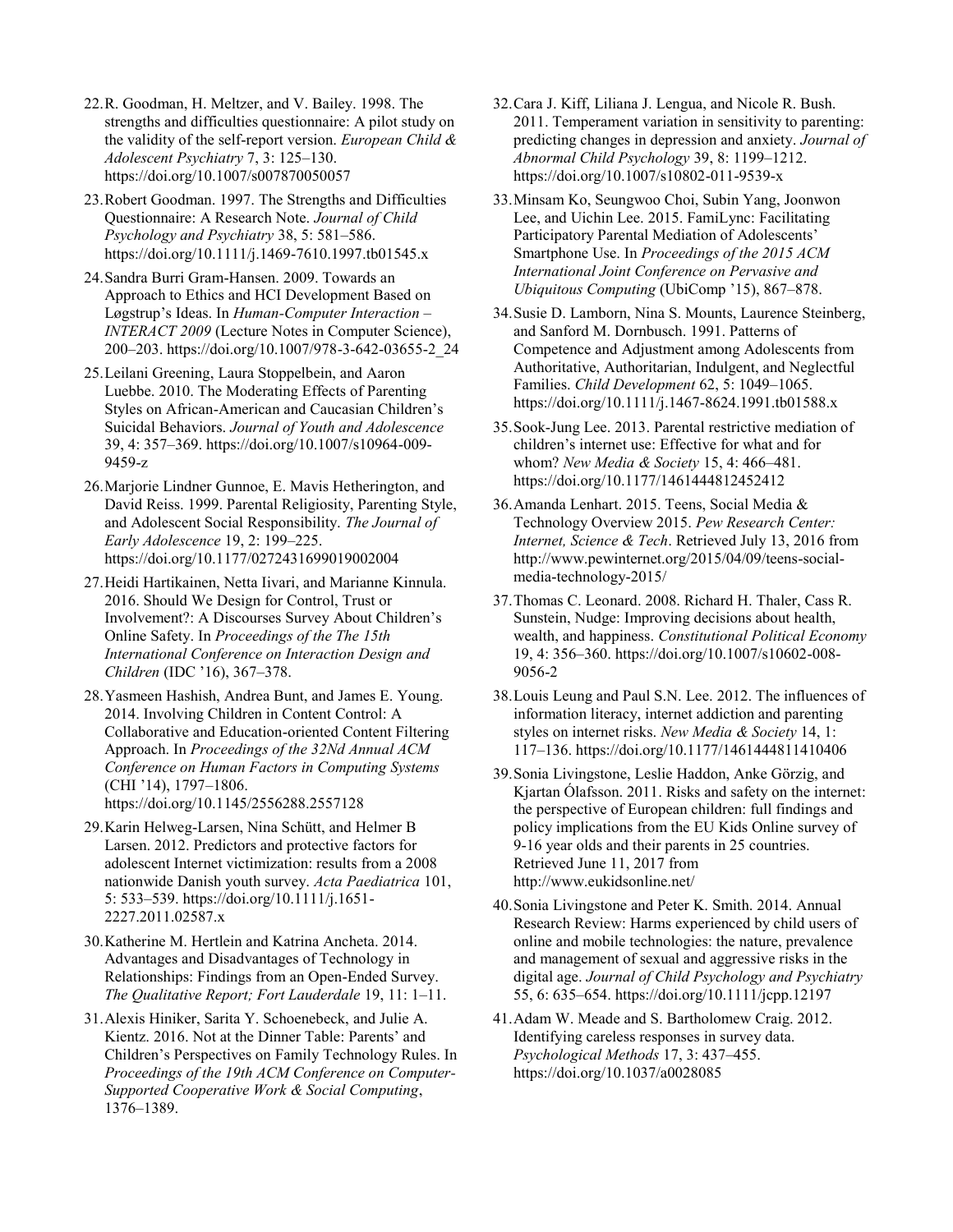42.Kimberly J. Mitchell, David Finkelhor, and Janis Wolak. 2005. Protecting youth online: Family use of filtering and blocking software. *Child Abuse & Neglect* 29, 7: 753–765. https://doi.org/10.1016/j.chiabu.2004.05.008

43.Kimberly Mitchell, Lisa Jones, David Finkelhor, and Janis Wolak. 2014. Trends in Unwanted Online Experiences and Sexting : Final Report. *Crimes Against Children Research Center*. Retrieved from http://scholars.unh.edu/ccrc/49

44.Carol Moser, Tianying Chen, and Sarita Y. Schoenebeck. 2017. Parents' And Children's Preferences About Parents Sharing About Children on Social Media. In *Proceedings of the 2017 CHI Conference on Human Factors in Computing Systems* (CHI '17), 5221–5225. https://doi.org/10.1145/3025453.3025587

45.Michiko Nakayama. 2011. Parenting style and parental monitoring with information communication technology: A study on Japanese junior high school students and their parents. *Computers in Human Behavior* 27, 5: 1800–1805.

46.Marije Nouwen, Maarten Van Mechelen, and Bieke Zaman. 2015. A Value Sensitive Design Approach to Parental Software for Young Children. In *Proceedings of the 14th International Conference on Interaction Design and Children* (IDC '15), 363–366. https://doi.org/10.1145/2771839.2771917

47.Martin Pinquart. 2017. Associations of parenting dimensions and styles with externalizing problems of children and adolescents: An updated meta-analysis. *Developmental Psychology* 53, 5: 873–932. https://doi.org/10.1037/dev0000295

48.Robert D. Putnam. 1995. Bowling Alone: America's Declining Social Capital. *Journal of Democracy* 6, 1: 65–78. https://doi.org/10.1353/jod.1995.0002

49.E. Reitz, M. Deković, and A. M. Meijer. 2006. Relations between parenting and externalizing and internalizing problem behaviour in early adolescence: Child behaviour as moderator and predictor. *Journal of Adolescence* 29, 3: 419–436. https://doi.org/10.1016/j.adolescence.2005.08.003

50.Eric Rice, Hailey Winetrobe, Ian W. Holloway, Jorge Montoya, Aaron Plant, and Timothy Kordic. 2015. Cell Phone Internet Access, Online Sexual Solicitation, Partner Seeking, and Sexual Risk Behavior among Adolescents. *Archives of sexual behavior* 44, 3: 755– 763. https://doi.org/10.1007/s10508-014-0366-3

51.Christian M. Ringle, Sven Wende, and Jan-Michael Becker. 2015. *SmartPLS 3. Bönningstedt: SmartPLS.* Retrieved from http://www.smartpls.com

52.James A. Roberts and Meredith E. David. 2016. My life has become a major distraction from my cell phone:

Partner phubbing and relationship satisfaction among romantic partners. *Computers in Human Behavior* 54, Supplement C: 134–141. https://doi.org/10.1016/j.chb.2015.07.058

53.Jennifer A. Rode. 2009. Digital Parenting: Designing Children's Safety. In *Proceedings of the 23rd British HCI Group Annual Conference on People and Computers: Celebrating People and Technology* (BCS-HCI '09), 244–251.

54.J. Reynaldo A. Santos. 1999. Cronbach's Alpha: A Tool for Assessing the Reliability of Scales. *Journal of Extension* 37, 2. Retrieved from https://www.joe.org/joe/1999april/tt3.php

- 55.Sue Shellenbarger. 2016. What Teens Need Most From Their Parents. Retrieved June 16, 2017 from http://www.wsj.com/articles/what-teens-need-mostfrom-their-parents-1470765906
- 56.Wonsun Shin and Nurzali Ismail. 2014. Exploring the role of parents and peers in young adolescents' risk taking on social networking sites. *Cyberpsychology, Behavior and Social Networking* 17, 9: 578–583. https://doi.org/10.1089/cyber.2014.0095
- 57.Paul R. Smokowski, Martica L. Bacallao, Katie L. Cotter, and Caroline B. R. Evans. 2015. The effects of positive and negative parenting practices on adolescent mental health outcomes in a multicultural sample of rural youth. *Child Psychiatry & Human Development* 46, 3: 333–345. https://doi.org/10.1007/s10578-014- 0474-2
- 58.Andre Sourander, Anat Brunstein Klomek, Maria Ikonen, Jarna Lindroos, Terhi Luntamo, Merja Koskelainen, Terja Ristkari, and Hans Helenius. 2010. Psychosocial risk factors associated with cyberbullying among adolescents: a population-based study. *Archives of General Psychiatry* 67, 7: 720–728. https://doi.org/10.1001/archgenpsychiatry.2010.79
- 59.Laurence Steinberg, Susie D. Lamborn, Sanford M. Dornbusch, and Nancy Darling. 1992. Impact of Parenting Practices on Adolescent Achievement: Authoritative Parenting, School Involvement, and Encouragement to Succeed. *Child Development* 63, 5: 1266–1281. https://doi.org/10.1111/j.1467- 8624.1992.tb01694.x
- 60.Chang Su and Michaela Hynie. 2011. Effects of Life Stress, Social Support, and Cultural Norms on Parenting Styles Among Mainland Chinese, European Canadian, and Chinese Canadian Immigrant Mothers. *Journal of Cross-Cultural Psychology* 42, 6: 944–962. https://doi.org/10.1177/0022022110381124
- 61.Joseph Sullivan, and Joseph W. Sullivan, Sherman W. Tyler (editors, Paul Luff, Rank Xerox, and Cambridge Europarc. 1994. *Intelligent User Interfaces*.